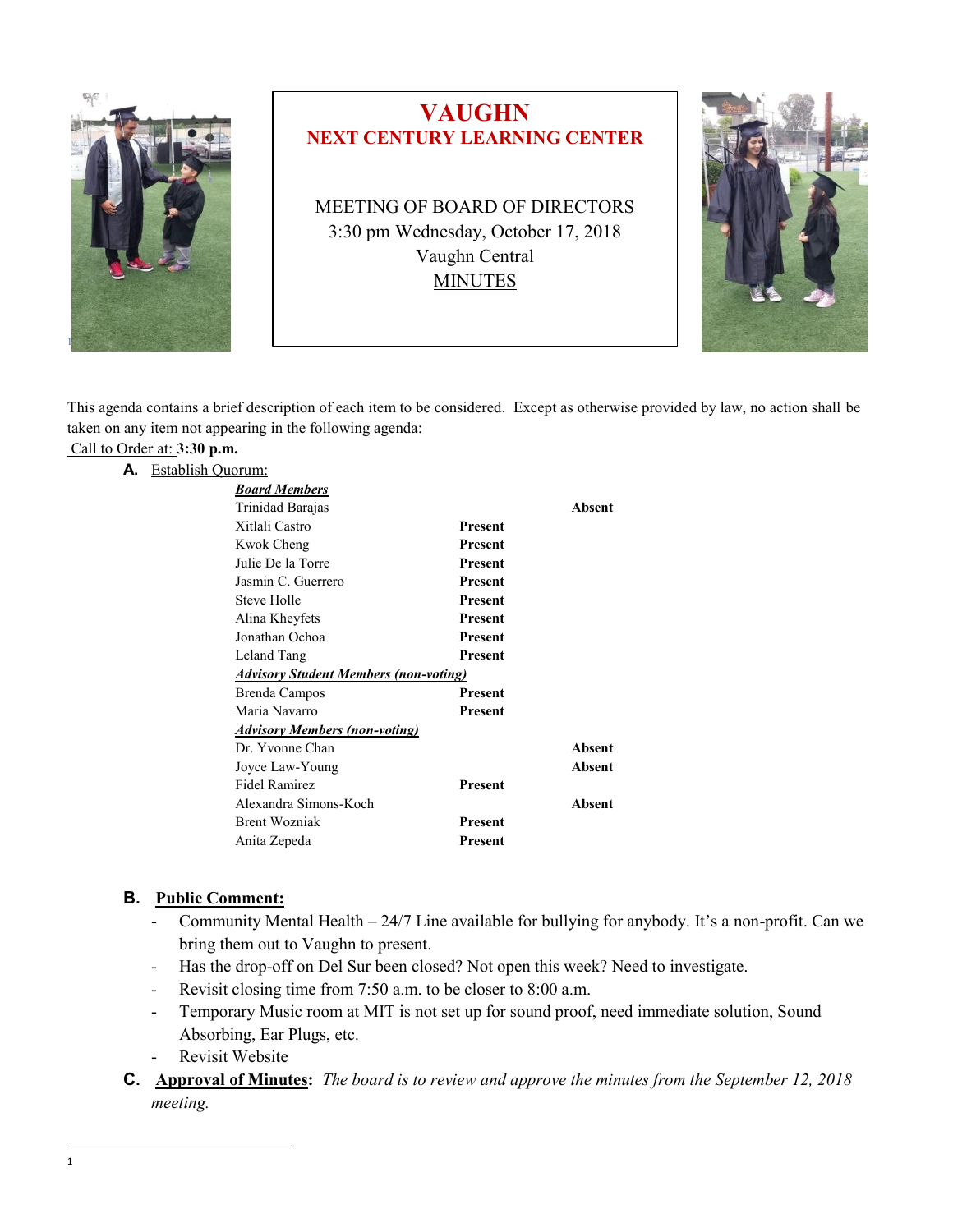**Edit to remove Agenda and just state minutes on header.** Board Member Holle makes motion to approve September minutes. Board Member KY Cheng seconds the motion. Motion passed unanimously.

### **D. Governance:**

*Action Item:*

1. **Statement of Economic Interest- Form 700-** *New board members and Board members leaving office will need to file a Form 700. New member- KY Cheng and Xitali Castro. Board members who have left Elvia Teck and Fidel Ramirez.*

*Form 700 forms were filed.*

*Goals, Accountability and Outcomes:*

#### ● **Curriculum & Instruction**

*Information/Discussion Items:*

*Action Item:*

**1. English Learners Master Plan Certification-** *The Board will discuss, review and move on adoption of Vaughn's updated English Learners Master Plan. The Board will further move on certifying Vaughn's implementation and compliance of all English Learner Master Plan requirements.*

Board Member A. Kheyfets makes a motion to adopt Vaughn's updated English Learners Master Plan and certifying Vaughn's implementation and compliance of all English Learner Master Plan requirements. Board Member J. Guerrero seconds the motion. Motion passed unanimously.

### *Discussion Item:*

*2.* **California Dashboard and Local Indicators-** *The Board will receive an overview of the California Dashboard Local Indicators and have a better understanding of this important online tool. The Board received an overview of the California Dashboard and local Indicators.*

# ● **Business**

*Information/Discussion Items:*

*1. Vanguard update and investment trend. The board will be updated by board treasurer on the investment trend of Vanguard investment.*

# ● **Partnership/School Site Council**

# *Action Item:*

**1. LAUSD Teacher Strike-** *The Board will be receiving an update on the LAUSD teacher strike and decide if an information sheet should be mailed to our families and staff.*

Board Member J. Guerrero makes a motion to agree for the school to pass out an information sheet to families and staff about the possibility of an LAUSD strike. Board Member X. Castro seconds the motion. Motion passed unanimously.

# **E. Board Member Comments/Future Agenda Items**

- Reimbursement for vehicle usage (Facilities, IT, etc.) vs purchasing a vehicle
- ESY discussion items
- Report on Local Indicator Survey Results
- Vanguard portfolio
- Update on Temporary Music room at MIT/Mainland
- March 12-13 Charter School Conference

**F. Adjournment:** Board Member X. Castro makes a motion to adjourn meeting. Board Member A. Kheyfets seconds the motion. Meeting adjourned at 5:30 p.m.